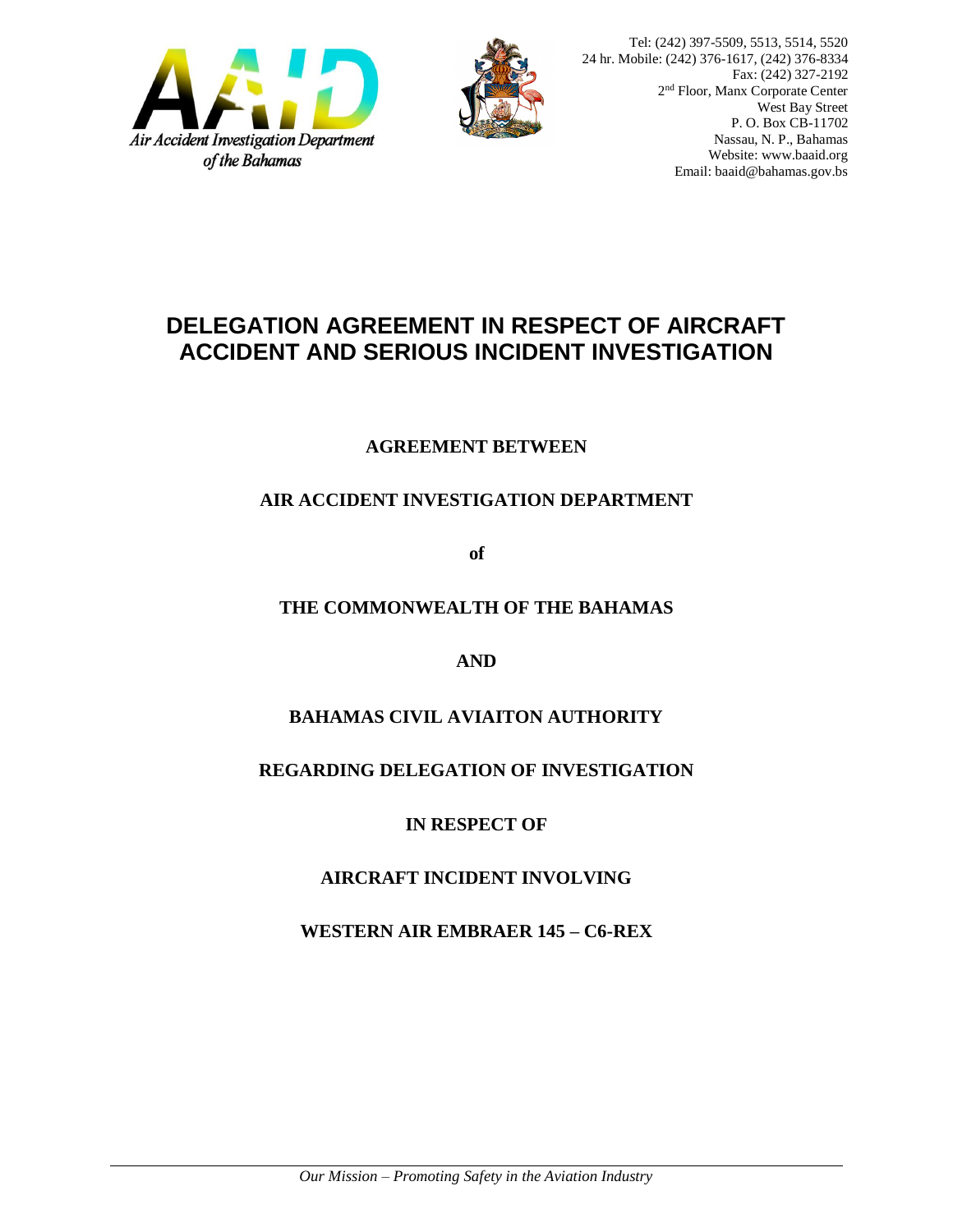#### **1. DELEGATION**

1.1 Two incidents have occurred in the territory of the Commonwealth of The Bahamas on the  $15<sup>th</sup>$ February 2019, at the Grand Bahama International Airport and again on 23<sup>rd</sup> February 2019 at the Lynden Pindling International Airport (MYNN) both involving an Embraer 145 aircraft, registration C6-REX operated by Western Air Ltd, a scheduled Bahamas Air Operator Certificate Holder.

1.2 This agreement expresses the delegation of the investigation in whole of the abovementioned occurrences by the Aircraft Accident Investigation Authority of the Commonwealth of the Bahamas to the Bahamas Civil Aviation Authority hereafter referred to as the Parties to this agreement.

1.3 It is recognized that both the Air Accident Investigation Authority (AAIA) and the Bahamas Civil Aviation Authority (BCAA) are parties to the Convention on International Civil Aviation (The Chicago Convention) and that they are therefore bound by the Standards contained in Annex 13 — *Aircraft Accident and Incident Investigation* to the Chicago Convention.

1.4 Both parties to this agreement are authorized by the Government of The Bahamas to act in their capacity as regulator and accident investigator respectively.

1.5 This agreement is in accordance with Annex 13 to the Chicago Convention, Standard 5.1, which states "The State of Occurrence shall institute an investigation into the circumstances of the accident and be responsible for the conduct of the investigation, but it may delegate the whole or any part of the conducting of such investigation to another State or a regional accident investigation organization by mutual arrangement and consent. In any event, the State of Occurrence shall use every means to facilitate the investigation."

The AAIA is hereby delegating this occurrence to the BCAA in whole based on the following:

a). The incident involved an AOC holder whose certificate is under the scope of the BCAA.

b). The BCAA possess the resources and expertise to conduct the investigation and follow-up as part of their certificate management portfolio.

c). Both documented incidences related to this particular aircraft involves the same component (nose wheel steering related).

#### **2. TERMINOLOGY**

2.1 The words and phrases used in this document have the same meaning as that ascribed to them in Annex 13 — *Aircraft Accident and Incident Investigation*.

#### **3. THE PURPOSE OF INVESTIGATIONS**

3.1 The sole objective of investigating an accident or incident in accordance with Annex 13 is for the prevention of accidents and incidents. It is not the purpose of such an investigation to apportion blame or liability.

#### **4. CODE OF CONDUCT**

4.1 This agreement serves to foster cooperation and mutual assistance between the parties in implementing the provisions of Annex 13. Each party shall strive to overcome difficulties that may arise due to differences in languages, national cultures, legislative systems or geographic locations.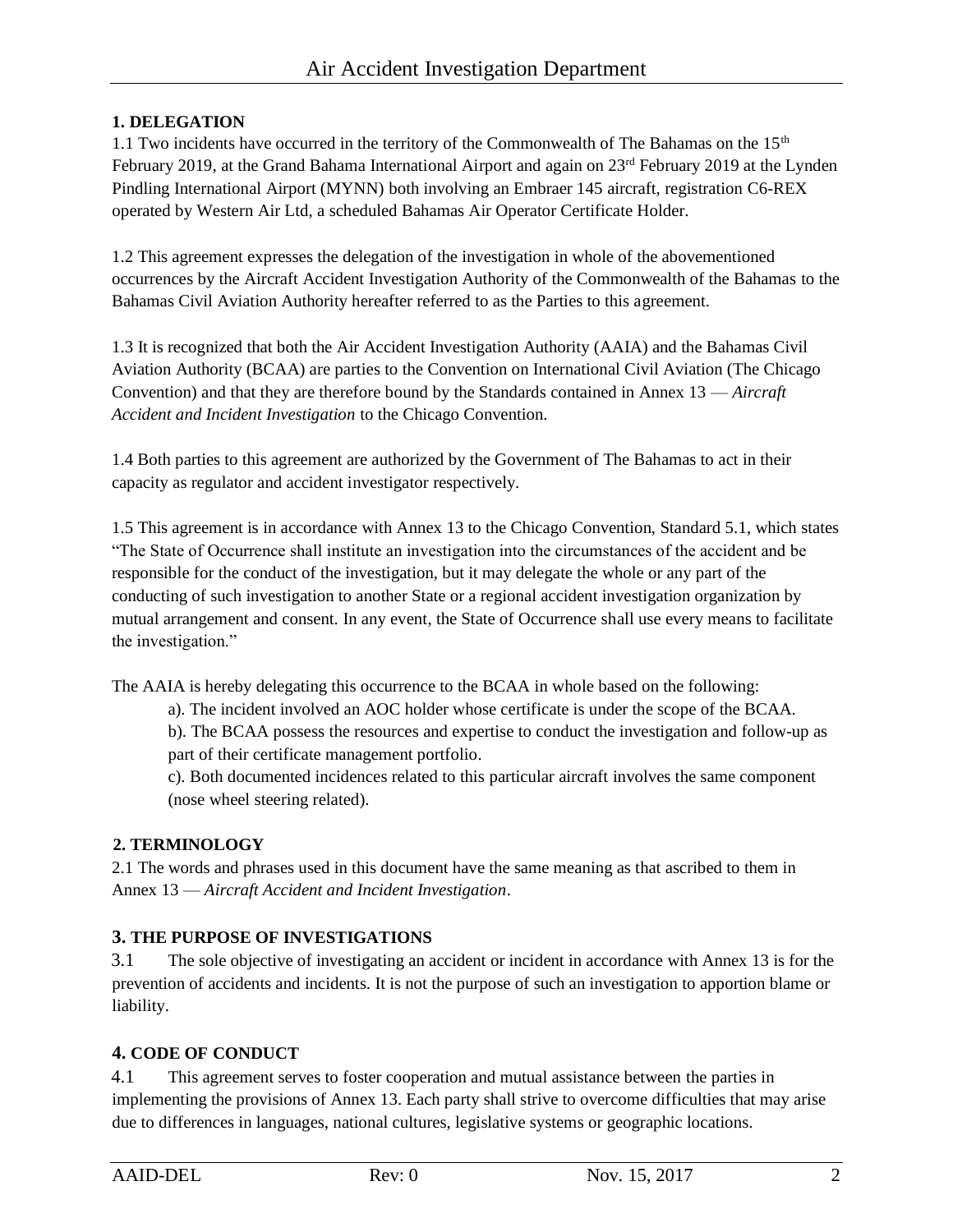### **5. PARTICIPATION BY STATES AND OTHER ENTITIES**

5.1 In accordance with Annex 13, Standard 5.18, the State of Registry, the State of the Operator, the State of Design and the State of Manufacture shall each be entitled to appoint an accredited representative to participate in the investigation. Additionally, in accordance with Annex 13, Standard 5.23, any State which on request provides information, facilities or experts to the State conducting the investigation shall be entitled to appoint an accredited representative to participate in the investigation.

5.2 In addition to the States referred to in 5.1 above, any other States or entities invited by the Aircraft Accident Investigation Authority of the Commonwealth of the Bahamas to participate in the investigation will be accorded rights of participation in accordance with Annex 13.

### **6. PROGRESS OF THE INVESTIGATION**

6.1 The two parties agree to work together to ensure that a competent investigation is conducted in accordance with the procedures and intent of Annex 13.

6.2 Either party may request information on the progress of the investigation being carried out by the other party. All possible efforts will be made to provide the requested information. In accordance with the relevant laws of the respective States, any such information provided should be treated with at least the same rules with respect to confidentiality as those to which the providing party is bound.

**6.3** It is recognized that the Bahamas Civil Aviation Authority is responsible for the conduct of the whole investigation, including the issuance of the Final Report and the ADREP reporting (if applicable).

### **7. COORDINATION**

7.1 The contact person in the Aircraft Accident Investigation Department of the Commonwealth of the Bahamas for the implementation of this agreement is:

Capt. Delvin Major Chief Investigator of Air Accidents Air Accident Investigation Department Manx Corporate Center, West Bay St, Nassau Bahamas Telephone (242) 397-5513 (office) (242) 376-1617 (mobile)  $Fax - (242) 327-2192$ Email – [delvinmajor@bahamas.gov.bs](mailto:DELVINMAJOR@BAHAMAS.GOV.BS)

7.2 The contact person in the Bahamas Civil Aviation Authority for the implementation of this agreement is: Mrs. Julia Brathwaite-Rolle Manager – Safety Oversight Division Bahamas Civil Aviation Authority JL Center, Blake Rd. Nassau, Bahamas Telephone (242) 397-4725 (office) (242) 376-0830 (mobile) Email - [Juliea.brathwaite@bcaa.gov.bs](mailto:Juliea.brathwaite@bcaa.gov.bs)